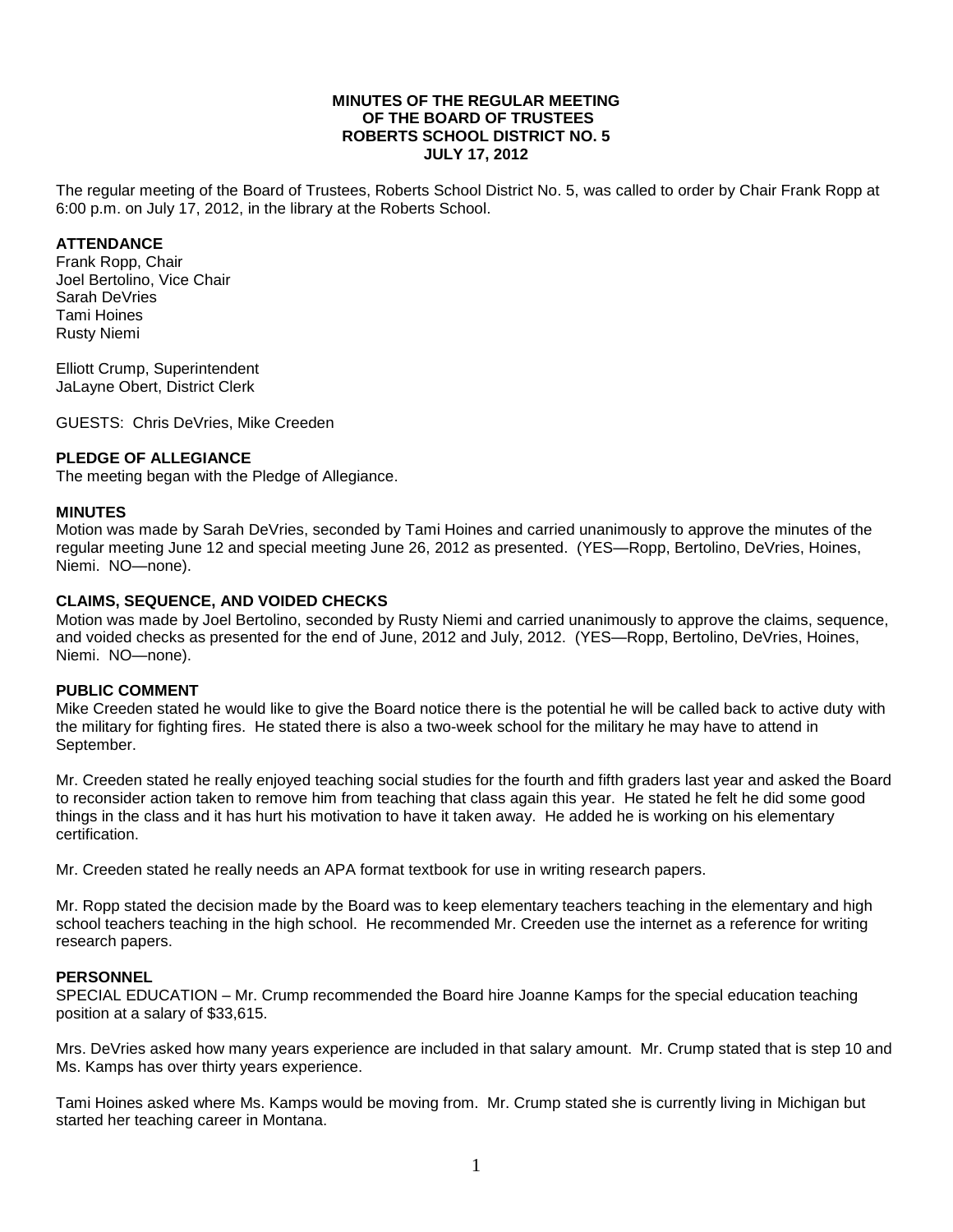Motion was made by Rusty Niemi, seconded by Sarah DeVries and carried unanimously to approve offering the special education teaching position to Joanne Kamps with a salary of \$33,615. (YES—Ropp, Bertolino, DeVries, Hoines, Niemi. NO—none).

ASSISTANT COOK – Mr. Crump recommended the Board offer the Assistant Cook position to Lynette Burgan for 6.5 hours per day at \$10.20 per hour.

Motion was made by Joel Bertolino, seconded by Sarah DeVries and carried unanimously to offer the Assistant Cook position to Lynette Burgan for 6.5 hours per day at \$10.20 per hour. (YES—Ropp, Bertolino, DeVries, Hoines, Niemi. NO—none).

MAINTENANCE POSITION – Mr. Crump recommended the Board offer the On-Call Maintenance position to Dan Nardinger at \$15 per hour.

Motion was made by Rusty Niemi, seconded by Tami Hoines and carried unanimously to offer the On-Call Maintenance position to Dan Nardinger at \$15.00 per hour. (YES—Ropp, Bertolino, DeVries, Hoines, Niemi. NO—none).

COACHING STAFF – Mr. Crump recommended the Board offer the junior high football coaching position to Jesse Fisher at \$1300.00, the head junior high coaching stipend on the extra-curricular stipend schedule.

Motion was made by Joel Bertolino, seconded by Sarah DeVries and carried unanimously to offer the head junior high football coaching position to Jesse Fisher for \$1300.00 as indicated on the stipend schedule. (YES—Ropp, Bertolino, DeVries, Hoines, Niemi. NO—none).

Mr. Crump stated Jené Reinhardt will be taking over as Athletic Director next year and is recommending the district hire a head junior high volleyball coach for the upcoming year.

The Board indicated approval of adding a head junior high coach to the volleyball coaching staff for the 2012-2013 year.

#### **NEW BUSINESS**

CONCESSION STAND LOCATION – Mr. Ropp stated he talked with a few other schools about how they run their concessions and each is different.

Deb Hill stated it is the recommendation of the Booster Club that concessions are given a permanent spot, such as the space used by the co-op specialists, and someone be hired to run it. She added at this time, the Booster Club doesn't have the manpower to take over concessions.

Mr. Bertolino stated he would like input from the Student Council.

Mr. Crump stated he would rather concessions share a space with BPA than take the room for the specialists but added the important thing is to have a compensated position to run it. He added he favors a compensation that includes a portion of profits so there is motive for doing well.

Mr. Ropp stated the method of compensation varies from school to school.

Motion was made by Rusty Niemi, seconded by Sarah DeVries and carried unanimously to add the position of Concessions Coordinator to the extra-curricular stipend schedule with a stipend for each sports season of \$750 plus 20% of the net profits. (YES—Ropp, Bertolino, DeVries, Hoines, Niemi. NO—none).

STIPEND SALARY SCHEDULE – Mr. Crump stated the Stipend Salary Schedule will be negotiated next year.

POLICY REVISION – Mr. Crump stated he brought policy revisions to Board Policy 2168 – Distance, Online, Dual Credit and Technology-Delivered Learning, to the Board last month for consideration. After reviewing the proposed changes to the policy, he recommended the Board adopt Policy 2168 as revised.

Motion was made by Joel Bertolino, seconded by Sarah DeVries and carried unanimously to adopt Board Policy 2168 – Distance, Online, Dual Credit and Technology Delivered Learning as revised (see attached). (YES – Ropp, Bertolino, DeVries, Hoines, Niemi. NO—none).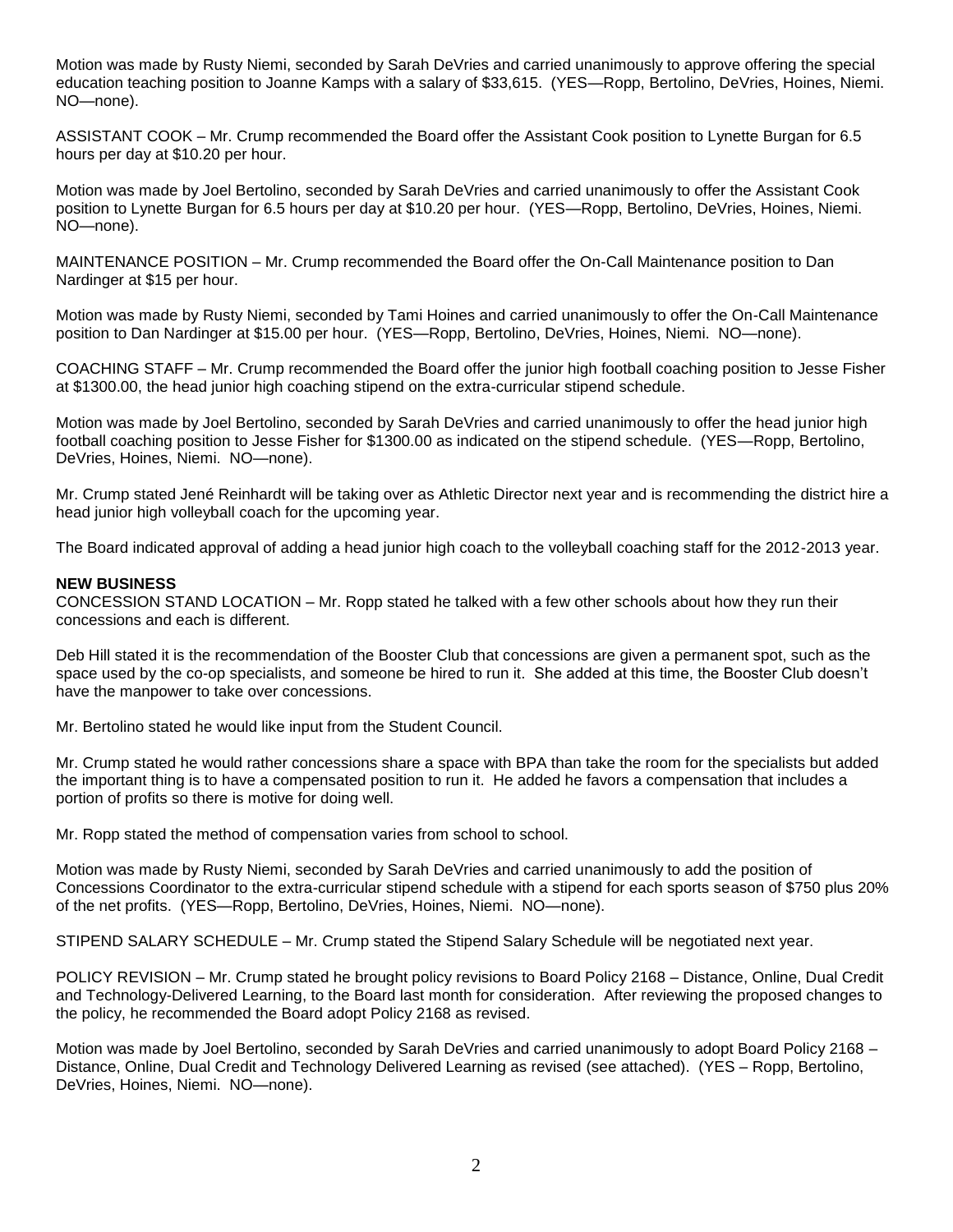# **OLD BUSINESS**

ORGANIZATIONAL CHART – Mr. Ropp stated he talked with MTSBA and found there are many different ways the position of the Business Manager/Clerk is placed on the organizational chart. He stated he is now satisfied with the organizational chart that was presented to the Board. It was the consensus of the Board to add the organizational chart to the Staff Handbook.

# **SUPERINTENDENT REPORT**

SUPERINTENDENT SCHEDULE – Mr. Crump stated he will be going to the SAM summer institute in Helena August 8-10, 2012. He added he will be on vacation the week of July 23, 2012.

NEXT MEETING – It was decided the next meeting will be held August 14, 2012 at 7:00 p.m.

#### **ADJOURNMENT**

Mr. Ropp adjourned the meeting at 7:50 p.m.

**Board Chair** District Clerk

## **CORRECTION TO THE MINUTES OF JULY 17, 2012 MADE AT REGULAR MEETING ON AUGUST 14, 2012**

\_\_\_\_\_\_\_\_\_\_\_\_\_\_\_\_\_\_\_\_\_\_\_\_\_\_\_\_\_\_\_\_\_\_\_\_\_\_\_ \_\_\_\_\_\_\_\_\_\_\_\_\_\_\_\_\_\_\_\_\_\_\_\_\_\_\_\_\_\_\_\_\_\_\_\_\_\_

Mr. Ropp asked that under Public Comment the following be added:

Mr. Ropp stated the Board's ultimate responsibility is to try to see that teachers have the credentials they need for the classes they are teaching. He added the Board's intent is to find the very best option for the students.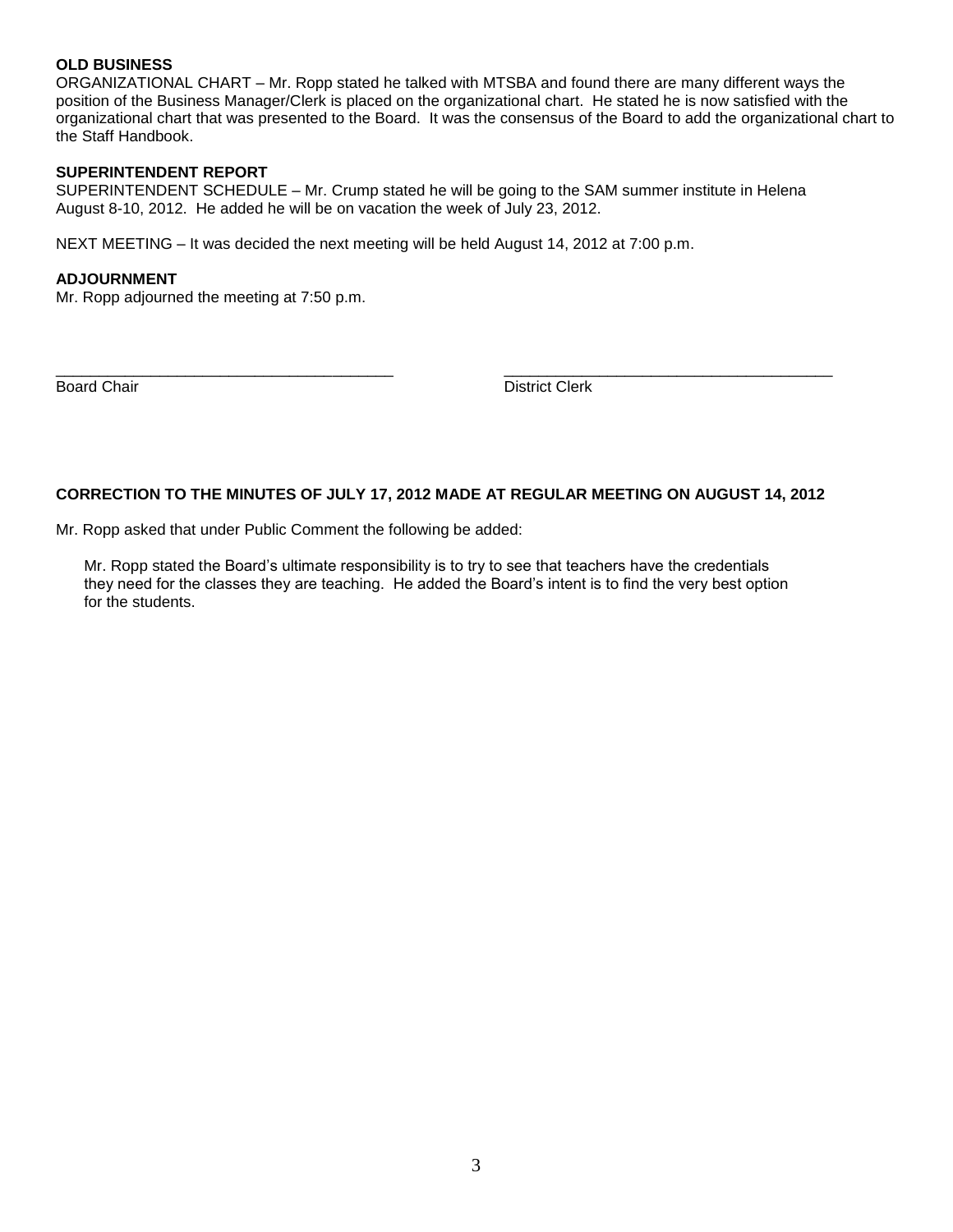| <b>Roberts School District</b>                                  | R           |  |
|-----------------------------------------------------------------|-------------|--|
| <b>INSTRUCTION</b>                                              | 2168        |  |
|                                                                 | page 1 of 2 |  |
| Distance, Online, Dual Credit and Technology-Delivered Learning |             |  |

For purposes of this policy, "distance learning" is defined as: instruction in which students and teachers are separated by time and/or location with synchronous or asynchronous content, instruction, and communication between student and teacher (e.g., correspondence courses, online learning, video conferencing, streaming video, dual credit).

The District may receive and/or provide distance, online, and technology-delivered learning programs, provided the following requirements are met:

- 1. The distance, online, and technology-delivered learning programs and/or courses shall meet the learner expectations adopted by the District and be aligned with state content and performance standards;
- 2. The District shall provide a report to the Superintendent of Public Instruction, documenting how it is meeting the needs of students under the accreditation standards, who are taking a majority of courses during each grading period via distance, online, and/ or technology-delivered programs;
- 3. The District will provide qualified instructors and/or facilitators as described in ARM  $10.55.907(3)(a)(b)(c);$
- 4. The District will ensure that the distance, online, and technology-delivered learning facilitators receive in-service training on technology-delivered instruction as described in ARM 10.55.907(3)(d); and
- 5. The District will comply with all other standards as described in ARM 10.55.907(4)(5)(ae).

The District will permit a student to enroll in an approved distance learning course, in order that such student may include a greater variety of learning experiences within the student's educational program.

Credit for distance learning courses or dual credit courses may be granted provided the following requirements are met:

- 1. Prior permission has been granted by the superintendent;
- 2. The course does not replace a required course offered by the District
- 3. The course, dual credit or otherwise, will only be recognized as an elective credit for graduation Purposes. (Exception: The course is taken for credit recovery to replace a previously failed course or the student has transferred to Roberts School, and therefore, has no opportunity to take the course at Roberts School);
- 4. Credit is granted for schools and institutions approved by the District after evaluation for a particular course offering;
- 5. The student is in his/her junior or senior year.
- 6. The student is a sophomore with a 3.25 cumulative GPA, the student's parents agree to their child taking an online/dual credit course, and the superintendent agrees to the student's participation in the course. (Exception: If the student does not meet the 3.25 cumulative GPA requirement and the student would still like to take an online/dual credit course, he/she must submit a written statement to the Board of Trustees explaining how this course will benefit them and why they feel they are prepared to take the course. In addition, the student must also provide the Board with three letters of recommendation from Roberts School teachers as to why he/she should be allowed to take the online/dual credit course. The